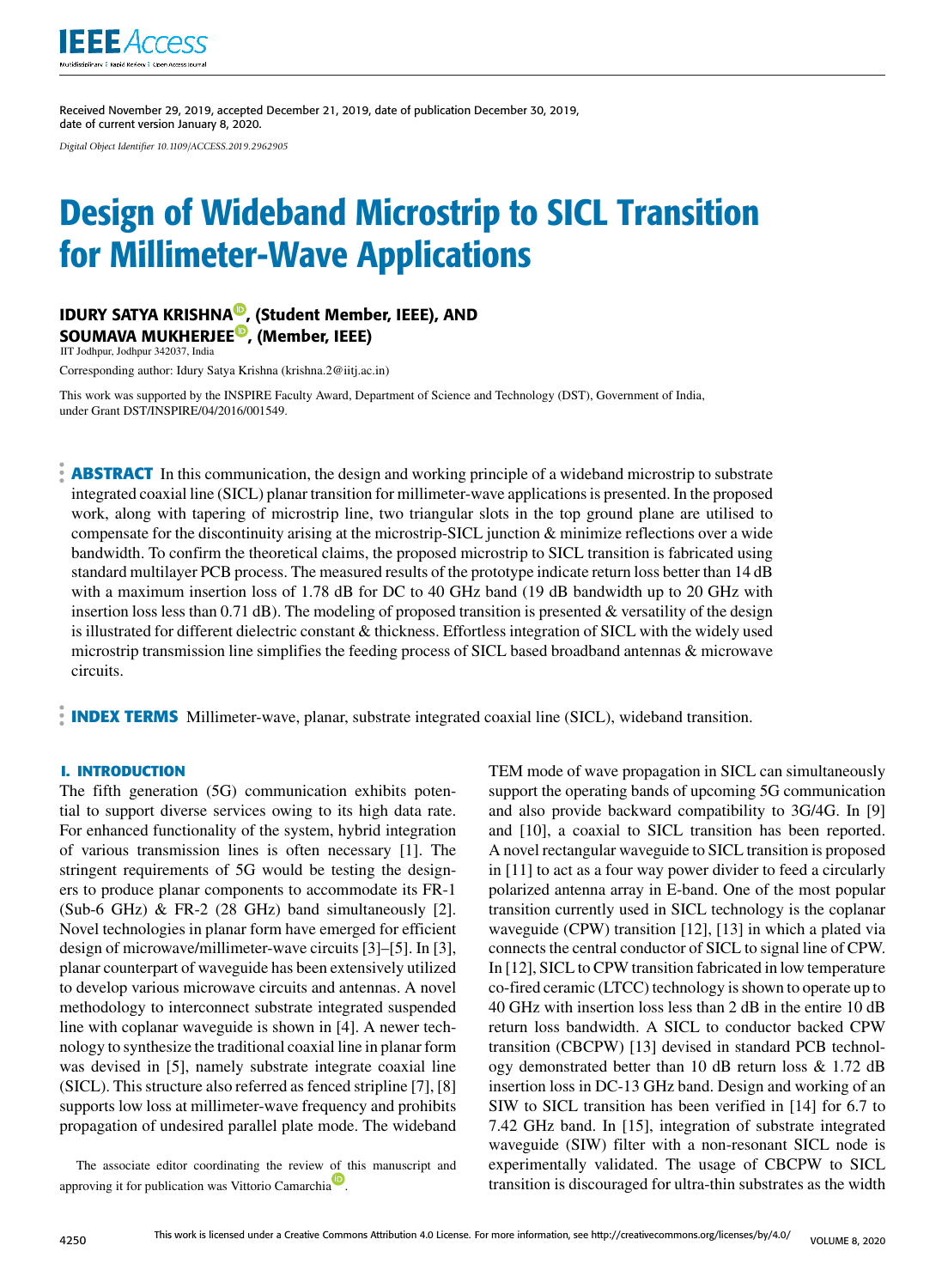

**FIGURE 1.** Geometrical model of the proposed microstrip to SICL transition (a) Top-view (b) Isometric view.

of the CBCPW signal line is considerably small  $\&$  soldering the coax connector becomes challenging without shorting it to the adjacent ground plane.

In this work, a back to back microstrip to SICL transition is developed to operate till 40 GHz with return loss better 14 dB and insertion loss less than 1.78 dB (19 dB bandwidth up to 20 GHz with insertion loss less than 0.71 dB). The proposed transition simplifies the feeding process of SICL section by eliminating need for vertical transitioning blind via. The proposed tapered slot in the top ground plane facilitates wideband transition from microstrip to SICL without any abrupt phase variation. Integration of SICL with the ubiquitous microstrip transmission line will help in exploiting the advantages of SICL.

## **II. DESIGN OF MICROSTRIP TO SICL TRANSITION**

The 50  $\Omega$  SICL section is fabricated by sandwiching a conducting strip between a pair of low loss Taconic TLY-5 ( $\epsilon_r$  = 2.2, tan $\delta$  = 0.0009) substrate each of thickness  $H = 0.25$  mm. This configuration is bounded by two rows of metallic vias connecting the top and bottom plane with a metallic sheet enforced through the vias to enhance the coaxial nature of SICL section as shown in Fig. 1(a). The characteristic impedance of the SICL is a function of substrate thickness to width of inner conductor (2*H*/*Ws*) ratio. Here the substrate thickness is fixed and width of SICL inner conductor is optimized to obtain 50  $\Omega$  characteristic impedance. The diameter of via  $D_v = 0.75$ mm and pitch between them  $S =$ 1.25mm are selected so as to minimize electromagnetic wave leakage from the designed SICL section. The parameters *S* &  $D<sub>v</sub>$  also play a crucial role in determining the TEM mode bandwidth of SICL. The TEM mode propagation is ensured by controlling the operating frequency of next higher order



**FIGURE 2.** Vector E-field across planes (a) AA' (b) BB' (c) CC' and (d) DD'.

mode  $TE_{10}$  which is shown below  $f_{TE_{10}}$  [5].

$$
f_{TE_{10}} = \frac{c}{2\sqrt{\varepsilon_r}} \left( A - \frac{D^2}{0.95S} \right)^{-1}
$$
 (1)

In the designed SICL line, distance between the parallel delimiting via rows *A* is chosen as 2.5mm in order to keep the higher order mode near to 50 GHz.

## A. WIDEBAND MECHANISM OF THE PROPOSED MICROSTRIP TO SICL TRANSITION

At the microstrip−SICL juction two triangular slots of length *L<sup>a</sup>* and *L<sup>b</sup>* with widths *W<sup>a</sup>* and *W<sup>b</sup>* respectively are etched on the top ground plane as shown in Fig. 1(a) and 1(b). These two triangular slots of unequal length and width aid in mitigating abrupt variation in electric field caused at the junction of transition. The E-field along cross section AA' of microstrip line is shown in Fig. 2(a). As expected there exists E-field from top microstrip line to bottom ground plane along with fringing fields. The proposed transition is devised by connecting a SICL section to a substrate truncated microstrip line. Due to the introduction of top conductor of SICL at the junction of transition, horizontal component of E-field ceases to exist, therefore a mismatch in field configuration before and after the transition degrades the performance. To mitigate that, a small slot in the top conductor is introduced which helps to orient the field from middle layer to either half of the top conductor as shown in Fig. 2(b). As the slot is gradually tapered inwards, it is observed in Fig. 2(c) the E-field smoothly transitions in to a radially outward configuration. Finally, electric field with radially outward orientation similar to conventional coaxial line is observed across the crosssection DD' of second triangular slot in Fig. 2(d). Further, the microstrip line is gradually tapered inwards over length *L<sup>a</sup>* in a linear fashion to facilitate broadband matching. The tapering of the line along with slots on the top plane of microstrip-SICL junction compensates for any discontinuity arised and minimizes reflections over a wide bandwidth. The copper plated via holes along the microstrip line prevent excitation of spurious parallel plate waveguide mode between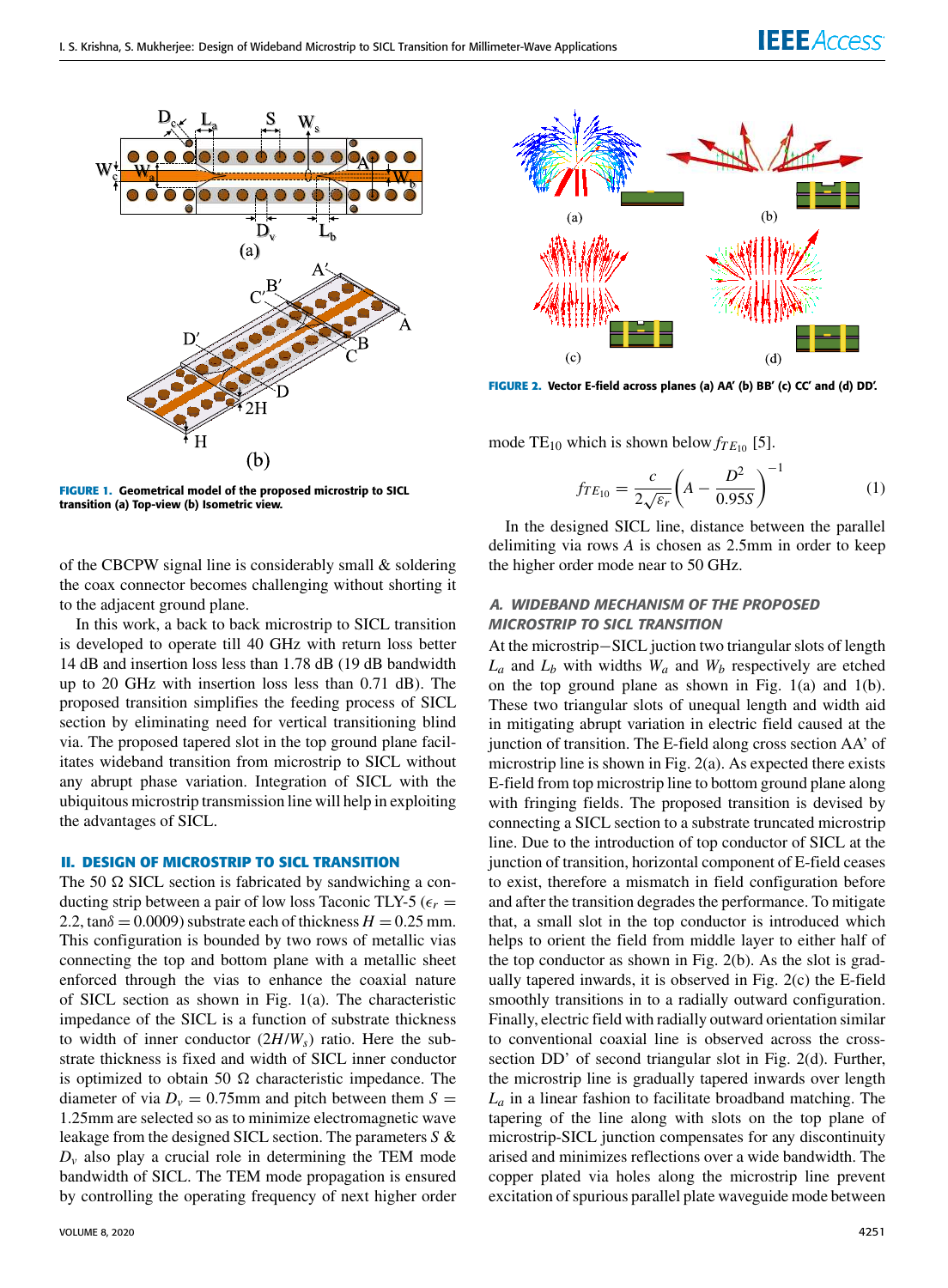

**FIGURE 3.** Study on performance of proposed microstrip to SICL transition with: Variation in slot length  $L_q$  (a) Reflection coefficient (b) Insertion loss and, (c) Slot width  $W_a$ .

the ground and top conducting line. Further, metallic vias of diameter  $D_c = 0.5$ mm are placed at the microstrip and SICL boundary to mitigate wave leakage. The performance of microstrip to SICL transition with variation of slot length  $L_a$  is studied in Fig 3(a) and (b). The total length of slot in top conductor is kept approximately at  $\lambda_g/4$ . It is observed that the return loss and insertion loss at higher frequencies improve significantly with inclusion of proposed slot in top ground plane. In Fig. 3(c), the performance of proposed transition with variation in width of slot in top conductor is



**FIGURE 4.** Full-wave simulated S-parameters of proposed microstrip to SICL transition with change in dielectric constant and thickness.

**TABLE 1. Dimensions of the proposed 50 Ω microstrip to SICL transiton.** 

|                                       | $L_a$<br>(mm) | $L_b$<br>(mm) | $W_a$<br>(mm) | $W_b$<br>(mm) | $W_c$<br>(mm) | W.<br>(mm) |
|---------------------------------------|---------------|---------------|---------------|---------------|---------------|------------|
| $\epsilon_r = 2.2^*$<br>$2H = 0.5$ mm | 1.2           | 0.8           | 0.8           | 0.1           | 0.75          | 0.43       |
| $\epsilon_r = 6.15$<br>$2H = 0.5$ mm  | 1.4           | 0.4           | 1             | 0.14          | 0.36          | 0.18       |
| $\epsilon_r = 10.2$<br>$2H = 0.5$ mm  | 0.4           | 0.8           | 0.42          | 0.27          | 0.22          | 0.12       |
| $\epsilon_r = 2.2$<br>$2H = 1.0$ mm   | 1.8           | 12            | 1.1           | 0.3           | 1.58          | 0.9        |
|                                       |               |               |               |               |               |            |

\*: Fabricated prototype



**FIGURE 5.** Photograph of the proposed wideband microstrip to SICL transition (a) Top View (b) Bottom view.

investigated. The slot opening from the center of microstrip line ( $W_a/2$ ) is estimated to  $\lambda_g/20$  ( $\pm 0.03\lambda_g$ ) for the electric field to progressively adapt to SICL based TEM configuration along the tapered section. The robustness of the proposed transition is confirmed by modeling it for different dielectric constant and thickness. The simulated results in Fig. 4 indicate a return loss of at least 18 dB in the operating band 0.51 GHz to 40 GHz with insertion loss less than 1.4 dB. Dimensions of the proposed transition for different dielectric constant and thickness is listed in Table 1.

### **III. RESULTS AND DISCUSSION**

The proposed back to back microstrip to SICL transition is tested with the help of a K-Type (2.4mm) end-launcher using Agilent E8361C PNA. Photograph of the fabricated prototype is depicted in Fig. 5 and the dimensions of proposed transition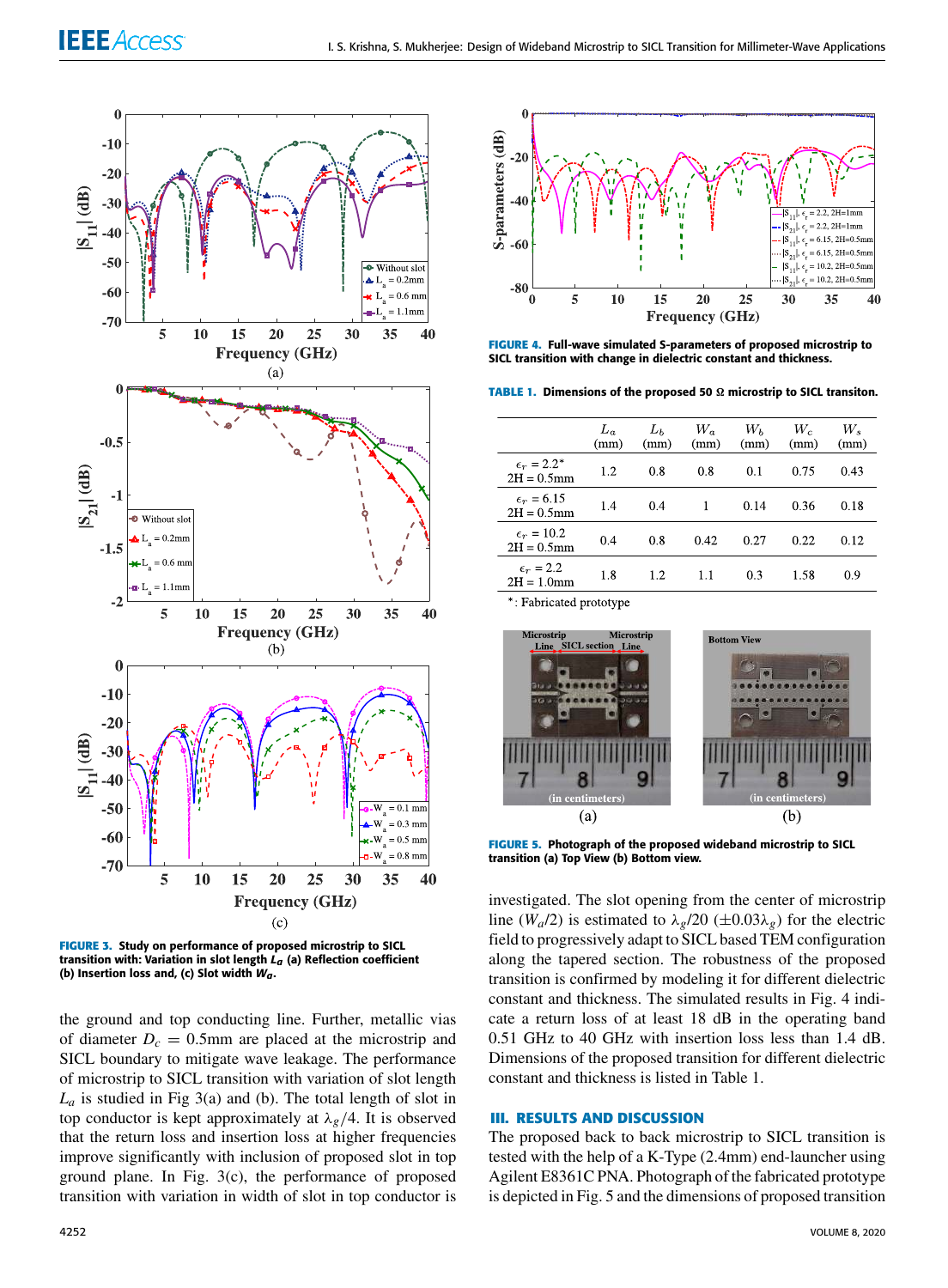

**FIGURE 6.** Simulated and measured S-parameters of the proposed wideband microstrip to SICL transition.



**FIGURE 7.** Measured phase and group delay (GD) characteristics of the proposed microstrip to SICL transition.



**FIGURE 8.** Magnitude of electric field in bottom ground plane at 35 GHz (a) Without proposed slots etched in top ground (b) With proposed slots etched in top ground.

are mentioned in Table 1. The back to back microstrip to SICL transition is simulated using Ansys HFSS and the simulation model is depicted in inset of Fig. 6. The measured results demonstrate wideband impedance matching with better than 14 dB return loss and less than 1.78 dB insertion loss up to 40 GHz (19 dB bandwidth up to 20 GHz with insertion loss less than 0.71 dB) as illustrated in Fig. 6. It is to be noted the measured insertion loss takes in to account the two K-type connectors used to facilitate the testing of the proposed prototype. The discrepancy between measured and simulated



**FIGURE 9.** Vector electric field plot along the length of SICL section of the proposed back to back transition at 28 GHz.

**TABLE 2.** Comparison of the proposed microstrip to SICL transition with previously reported works.

| Ref.         | Technique                 | Frequency<br>Range | Max. $ S_{21} $<br>(dB)                                       | <b>Blind</b><br>Via |
|--------------|---------------------------|--------------------|---------------------------------------------------------------|---------------------|
| [9]          | SICL to Coaxial           | DC to 32.7 GHz     | $< 0.1*$                                                      | Yes                 |
| [10]         | SICL to Coaxial           | 12 to 14 GHz       | N.M                                                           | Yes                 |
| [11]         | SICL to Waveguide         | 71 to 78 GHz       | N.M                                                           | Yes                 |
| [12]         | <b>SICL to CPW</b>        | DC to 40 GHz       | $\leq$ 2                                                      | Yes                 |
| [13]         | <b>SICL to CBCPW</b>      | DC to 13 GHz       | < 1.72                                                        | Yes                 |
| [14]         | <b>SICL</b> to <b>SIW</b> | 6.7 to 7.42 GHz    | < 1.4                                                         | Yes                 |
| This<br>work | SICL to Microstrip        | DC to 40 GHz       | $< 0.71$ dB<br>up to 20 GHz<br>$\leq$ 1.78 dB<br>up to 40 GHz | No                  |

\*: Simulated Data, NM: Not Mentioned

results can be attributed to fabrication tolerances and air gap in bonding the two substrate layers. From Fig. 7 it is observed the proposed slot in top conductor does not cause any abrupt variation in phase and supports wave propagation with a low peak to peak group delay variation of 0.16 ns. The variation of E-field at microstrip-SICL junction at higher frequencies can be analyzed through Fig. 8. The magnitude of electric field without slots on the top ground plane as depicted in Fig. 8(a) causes reflections due to abrupt variation of impedance at microstrip-SICL junction. Whereas, the proposed slot in top ground plane as portrayed in Fig. 8(b) helps to transform the E-field uniformly from quasi-TEM mode of microstrip to broadband TEM mode of SICL minimizing mismatch between these two transmission lines. Further, in Fig. 9 the similarity of the radially outward electric field vector in the SICL section with its non-planar counterpart affirms coaxial nature of SICL in planar form. The performance of designed back to back microstrip to SICL transition is compared with previously reported SICL transitions in Table 2.

### **IV. CONCLUSION**

The design and analysis of wideband microstrip to SICL transition is presented in this work. In the proposed transition, a SICL section is fed by a substrate truncated microstrip line. The effect of tapered line along with double triangular etched slot in top ground plane to reduce reflection at microstrip - SICL junction is investigated. A wideband 14 dB